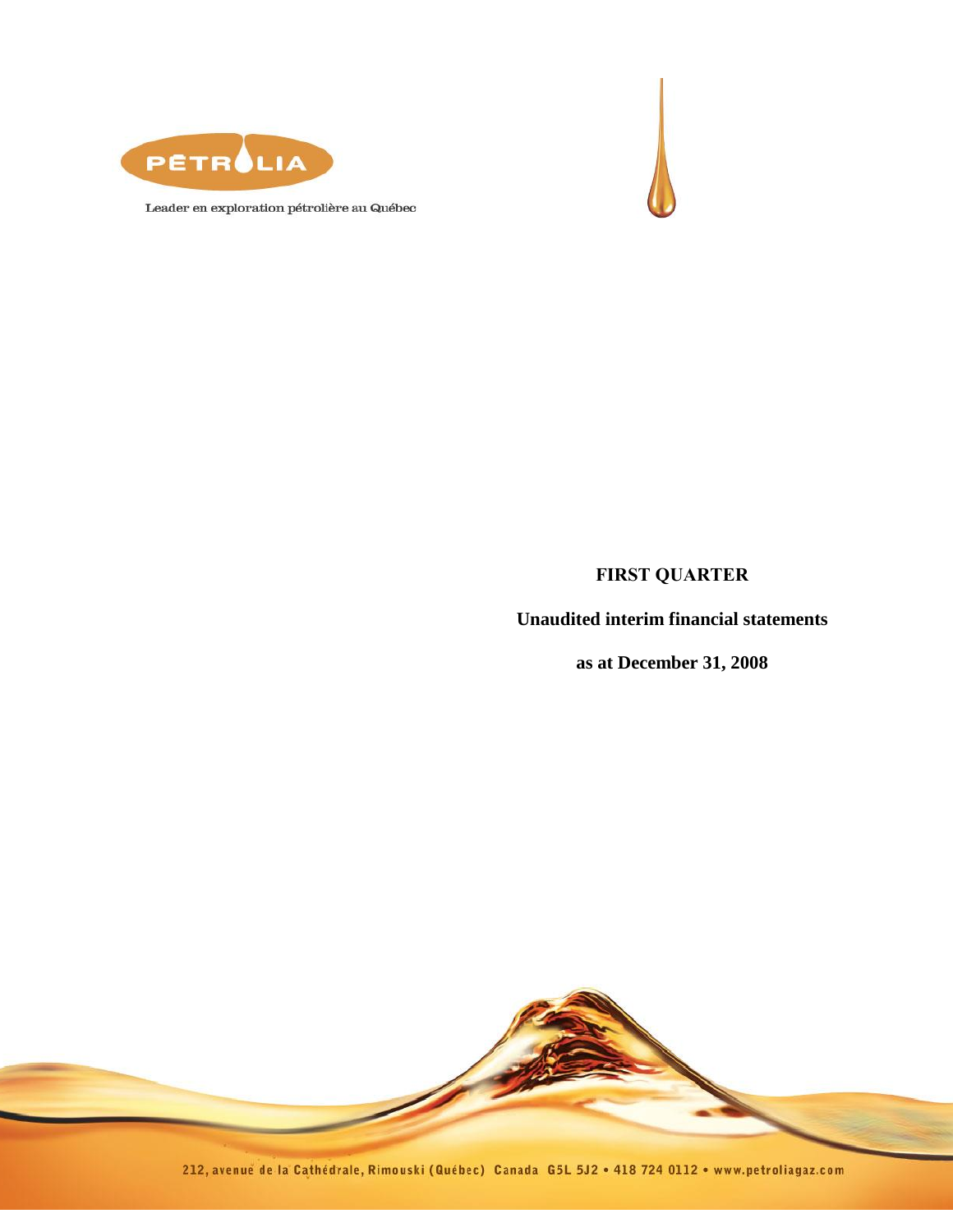#### **UNAUDITED INTERIM FINANCIAL STATEMENTS**

#### **FOR THE THREE MONTHS ENDED**

#### **DECEMBER 31, 2008**

#### **Declaration concerning the interim financial statements**

Management has prepared the interim financial statements of Pétrolia Inc., including the balance sheet as at December 31, 2008, as well as the statements of income, shareholders' equity, deferred exploration expenses and cash flows for the three-month period ending on December 31, 2008. No external auditors' firm has examined or verified these interim financial statements.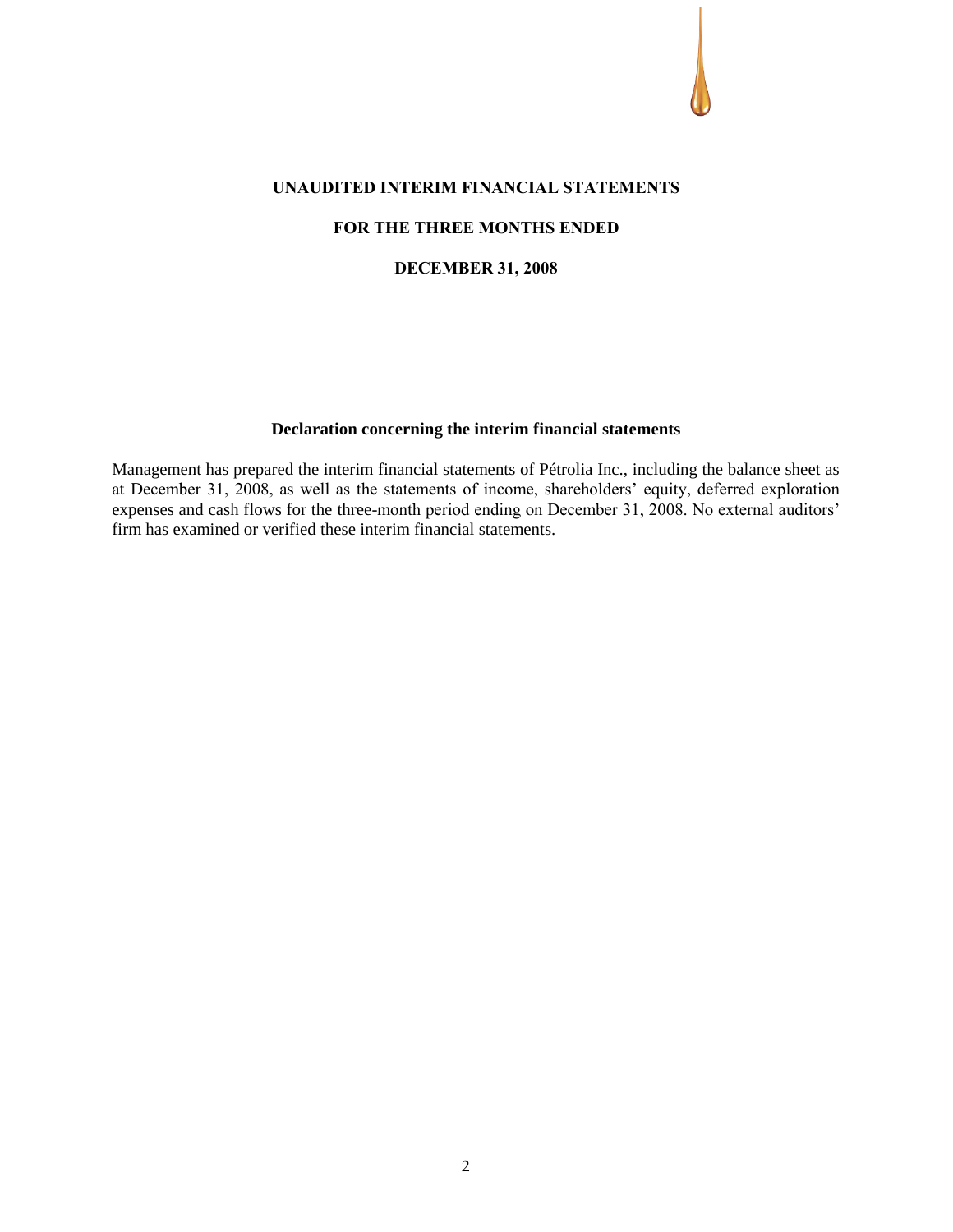

#### **BALANCE SHEET**

|                                                         | As at<br>December 31<br>2008<br>\$ | As at<br>September 30<br>2008<br>\$ |
|---------------------------------------------------------|------------------------------------|-------------------------------------|
|                                                         | (unaudited)                        | (audited)                           |
| <b>ASSETS</b>                                           |                                    |                                     |
| <b>Current assets</b>                                   |                                    |                                     |
| Cash and cash equivalents<br>Receivables                | 9,020,709                          | 11,275,057                          |
| Prepaid expenses                                        | 2,812,377<br>30,145                | 3,027,612<br>72,344                 |
|                                                         |                                    |                                     |
|                                                         | 11,863,231                         | 14,375,013                          |
| Equity investments, Gastem Inc, 1,000,000 common shares | 500,000                            | 1,040,000                           |
| <b>Fixed assets</b>                                     | 190,153                            | 194,563                             |
| Oil and gas properties (Note 5)                         | 2,149,293                          | 2,090,152                           |
| <b>Deferred exploration expenses</b> (Note 6)           | 10,680,625                         | 9,131,887                           |
|                                                         | 25,383,302                         | 26,831,615                          |
| <b>LIABILITIES</b><br><b>Current liabilities</b>        |                                    |                                     |
| Payables and accrued expenses                           | 2,215,703                          | 2,963,760                           |
| Future taxes                                            | 291,187                            | 291,187                             |
|                                                         | 2,506,890                          | 3,254,947                           |
| <b>Future taxes</b>                                     | 1,333,517                          | 1,382,559                           |
|                                                         | 3,840,407                          | 4,637,506                           |
| <b>SHAREHOLDERS' EQUITY</b>                             |                                    |                                     |
| Capital stock                                           | 21,673,240                         | 21,674,783                          |
| Contributed surplus – Stock options                     | 1,869,670                          | 1,877,170                           |
| Contributed surplus – Expired stock options             | 203,446                            | 195,946                             |
| Deficit                                                 | (2,203,461)                        | (1,553,790)                         |
|                                                         | 21,542,895                         | 22,194,109                          |
|                                                         | 25,383,302                         | 26,831,615                          |
| On behalf of the Board                                  |                                    |                                     |

Director Director Director

(signed) *André Proulx* (signed) *Clément Duchesne*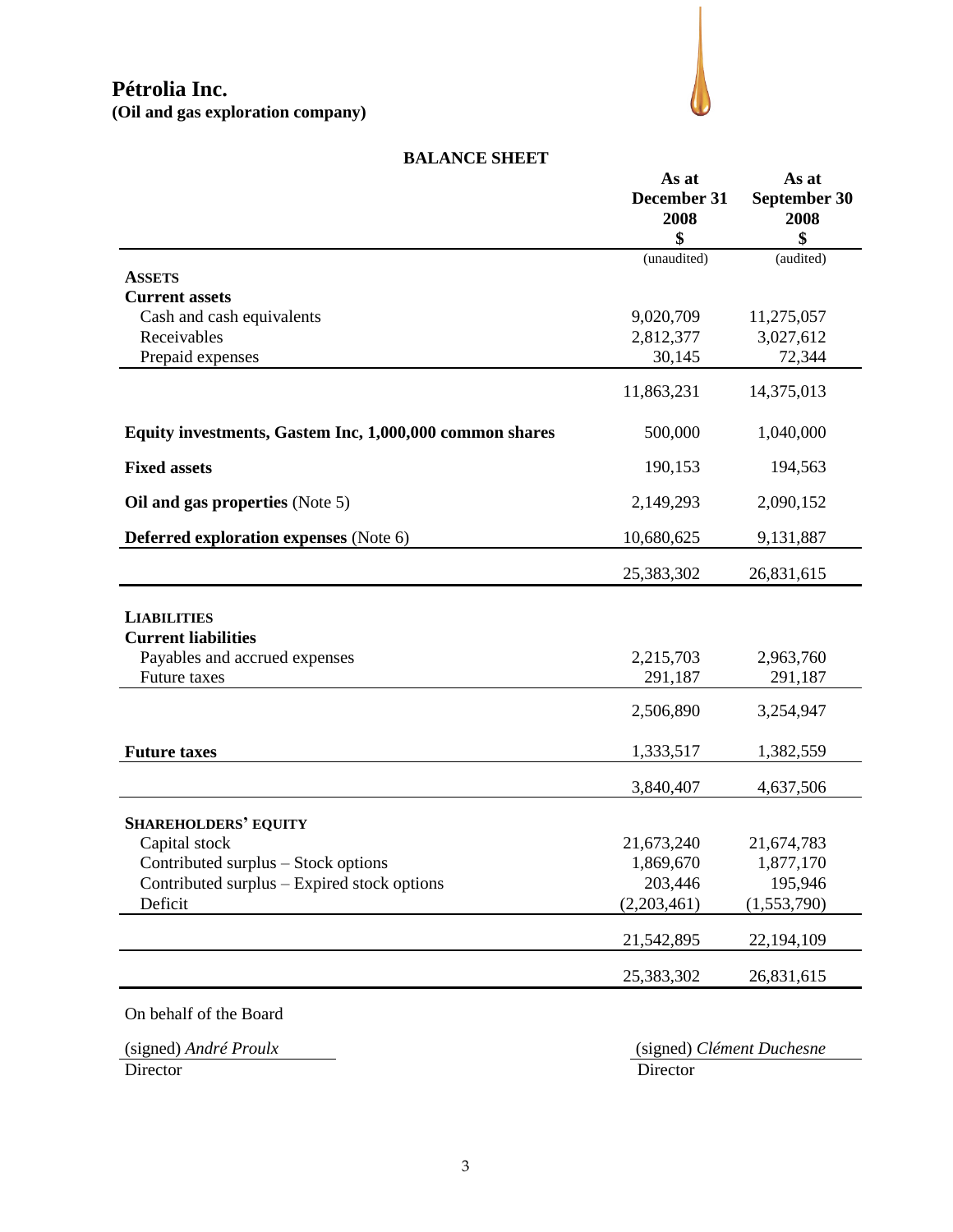# **Pétrolia Inc. (Oil and gas exploration company)**



# **STATEMENT OF INCOME (unaudited) Three-month period ended December 31**

|                                                             | 2008       | 2007       |
|-------------------------------------------------------------|------------|------------|
|                                                             | \$         | \$         |
|                                                             |            |            |
| <b>REVENUE</b>                                              |            |            |
| Interest income                                             | 63,778     | 39,625     |
| Gain on disposal of rolling stock                           |            | 3,724      |
|                                                             |            |            |
|                                                             | 63,778     | 43,349     |
|                                                             |            |            |
| <b>GENERAL AND ADMINISTRATIVE EXPENSES</b>                  | 89,642     | 60,797     |
| Salaries and fringe benefits<br>Insurance                   | 10,313     | 9,340      |
| Information for shareholders                                | 7,683      | 14,798     |
| Promotion and entertainment                                 | 28,559     | 17,147     |
| Maintenance and office supplies                             | 3,273      | 3,765      |
| Interests on loan                                           |            | 341        |
| Rent                                                        | 6,881      | 12,597     |
| Professional fees                                           | 4,309      | 10,143     |
| Telecommunications                                          | 3,195      | 5,917      |
| Depreciation of fixed assets                                | 8,980      | 6,357      |
| Costs attributable to exploration expenses                  |            | (4,401)    |
| Others                                                      | 59,656     | 10,789     |
|                                                             |            |            |
|                                                             | 222,491    | 147,590    |
|                                                             |            |            |
| NET LOSS BEFORE OTHER ITEM AND INCOME TAXES                 | (158, 713) | (104, 241) |
| <b>OTHER ITEM</b>                                           |            |            |
| Unrealized gain (loss) on financial assets held for trading | (540,000)  | 110,000    |
|                                                             |            |            |
| <b>EARNINGS (LOSS) BEFORE INCOME TAXES</b>                  | (698, 713) | 5,759      |
| Future income taxes                                         | 49,042     | 32,858     |
| <b>NET EARNINGS (NET LOSS)</b>                              | (649, 671) | 38,617     |
|                                                             |            |            |
| <b>BASIC AND DILUTED NET EARNINGS (LOSS) PER SHARE</b>      | (0.0159)   | 0.0013     |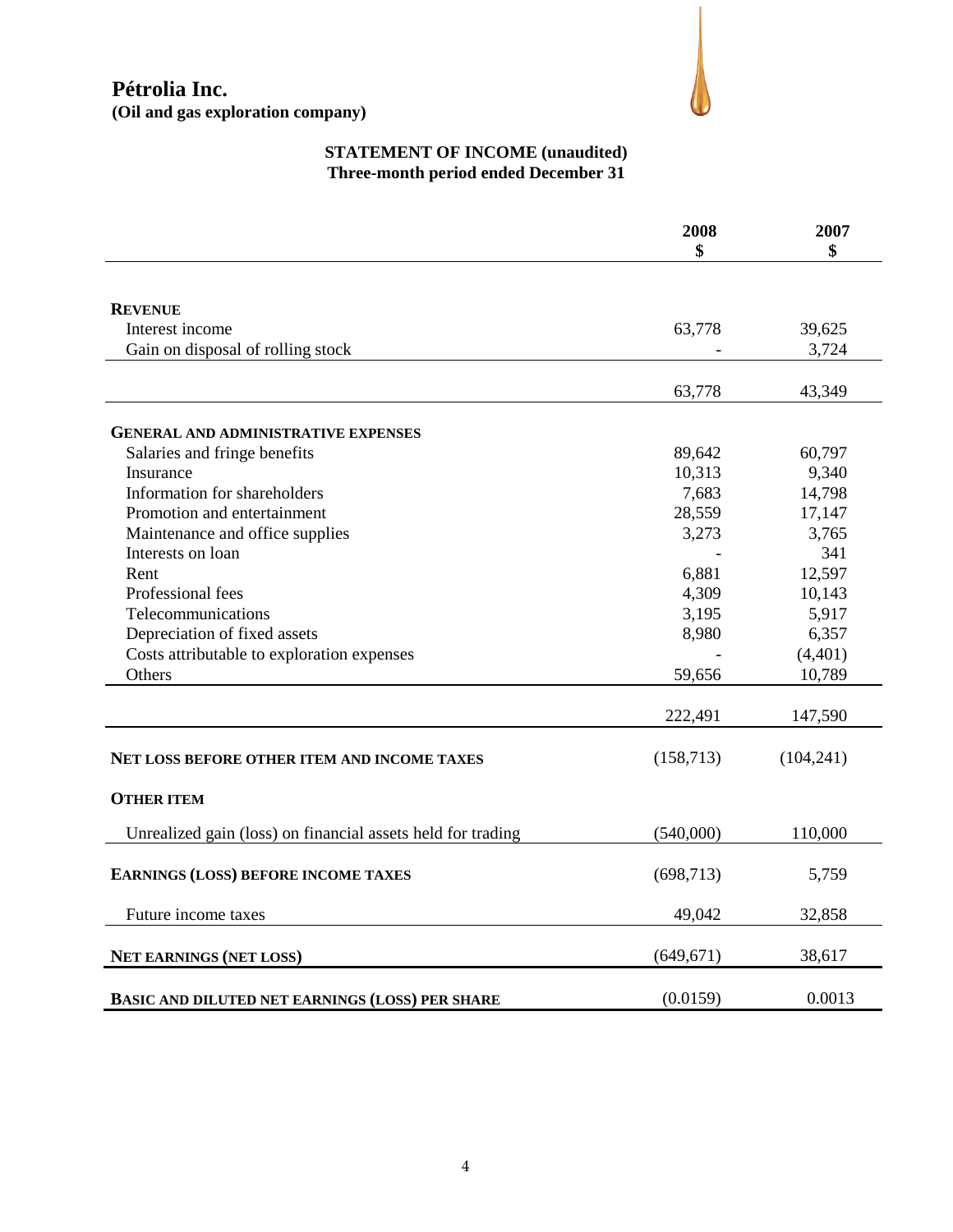# **Pétrolia Inc.**

**(Oil and gas exploration company)**



# **STATEMENT OF SHAREHOLDERS' EQUITY**

|                                                         |                          | <b>Capital Stock</b> | <b>Contributed surplus</b> |                                 | <b>Deficit</b>           | <b>Total</b> |
|---------------------------------------------------------|--------------------------|----------------------|----------------------------|---------------------------------|--------------------------|--------------|
|                                                         |                          |                      | <b>Stock options</b>       | <b>Expired stock</b><br>options |                          |              |
|                                                         | number                   | \$                   | \$                         | \$                              | \$                       | \$           |
| <b>Audited balance at</b><br><b>September 30, 2007</b>  | 29,208,252               | 7,728,400            | 636,968                    | 195,901                         | (779, 263)               | 7,782,006    |
| Issued during the year                                  |                          |                      |                            |                                 |                          |              |
| Cash                                                    | 11,416,665               | 14,749,999           |                            |                                 | $\overline{a}$           | 14,749,999   |
| Broker warrants exercised                               | 201,802                  | 106,716              | (30,031)                   |                                 |                          | 76,685       |
| Stock options exercised                                 | 87,500                   | 56,692               | (21,692)                   |                                 |                          | 35,000       |
| <b>Share issuance costs</b>                             | $\overline{\phantom{a}}$ | (967, 024)           |                            |                                 |                          | (967, 024)   |
| <b>Other activities</b>                                 |                          |                      |                            |                                 |                          |              |
| Stock-based compensation                                |                          |                      | 1,291,970                  |                                 |                          | 1,291,970    |
| Expired broker warrants                                 |                          |                      | (45)                       | 45                              |                          |              |
| Net loss                                                |                          |                      |                            |                                 | (774, 527)               | (774, 527)   |
| <b>Audited balance at</b><br><b>September 30, 2008</b>  | 40,914,219               | 21,674,783           | 1,877,170                  | 195,946                         | $(1,553,790)$ 22,194,109 |              |
| <b>Share issuance costs</b>                             |                          | (1,543)              |                            |                                 |                          | (1,543)      |
| <b>Other activities</b>                                 |                          |                      |                            |                                 |                          |              |
| Expired broker warrants                                 |                          |                      | (7,500)                    | 7,500                           |                          |              |
| Net loss                                                |                          |                      |                            |                                 | (649, 671)               | (649, 671)   |
| <b>Unaudited balance at</b><br><b>December 31, 2008</b> | 40,914,219               | 21,673,240           | 1,869,670                  | 203,446                         | $(2,203,461)$ 21,542,895 |              |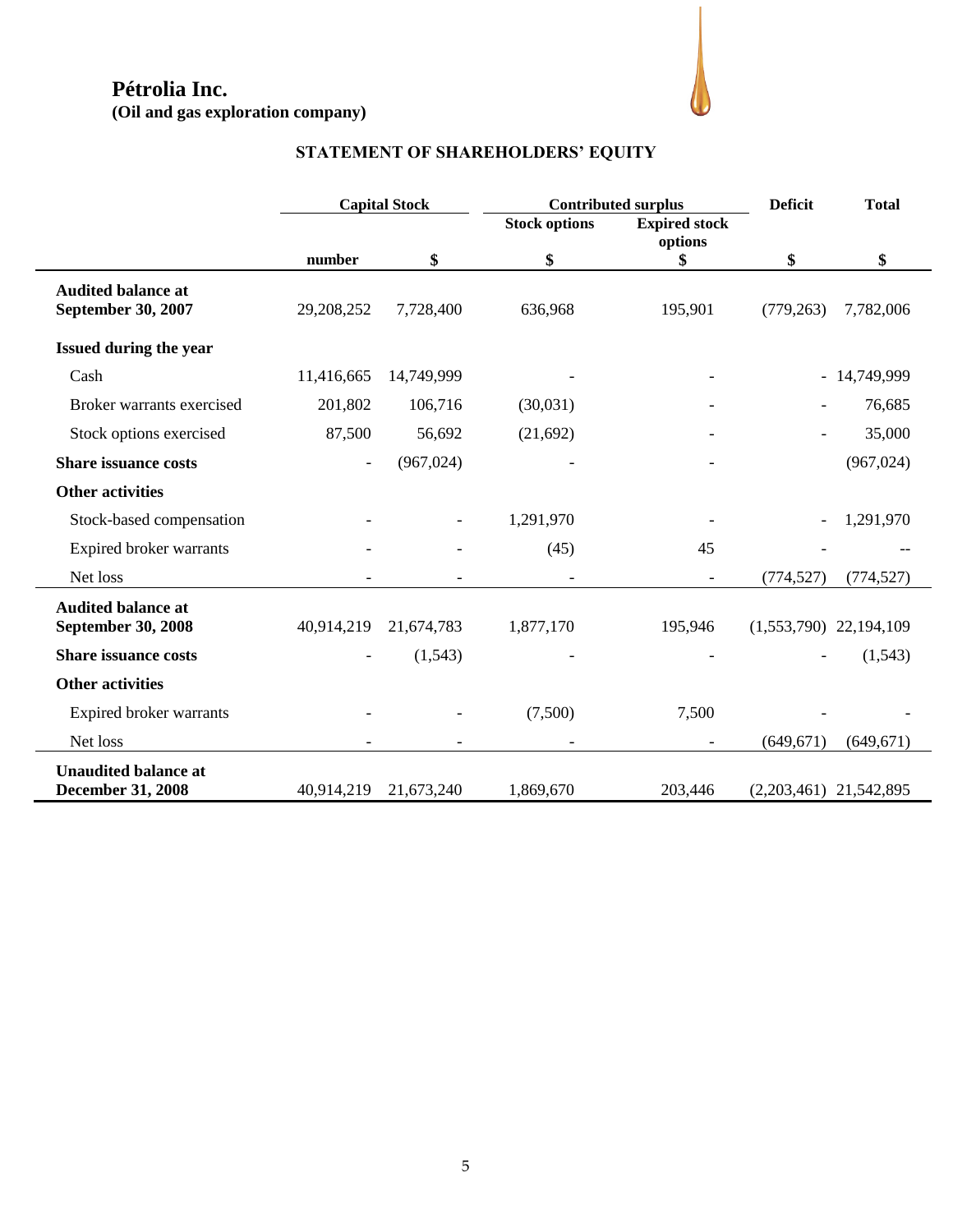

# **Pétrolia Inc. (Oil and gas exploration company)**

# **STATEMENT OF DEFERRED EXPLORATION EXPENSES (unaudited) Three-month period ended December 31**

|                                      | 2008<br>\$ | 2007<br>\$ |
|--------------------------------------|------------|------------|
|                                      |            |            |
| <b>EXPLORATION EXPENSES</b>          |            |            |
| Drilling                             | 48,192     | 38,701     |
| Geology                              | 273,585    | 95,636     |
| Geophysical surveys                  | 2,347,001  | 12,368     |
| General exploration expenses         |            | 4,401      |
|                                      | 2,668,778  | 151,106    |
| <b>DEDUCTIONS</b>                    |            |            |
| <b>Exploration subsidies</b>         | 582,591    |            |
| Partner contributions                | 537,449    |            |
|                                      | 1,120,040  |            |
| NET INCREASE IN EXPLORATION EXPENSES |            |            |
| <b>FOR THE PERIOD</b>                | 1,548,738  | 151,106    |
| <b>BALANCE, BEGINNING OF PERIOD</b>  | 9,131,887  | 7,066,177  |
|                                      |            |            |
| <b>BALANCE, END OF PERIOD</b>        | 10,680,625 | 7,217,283  |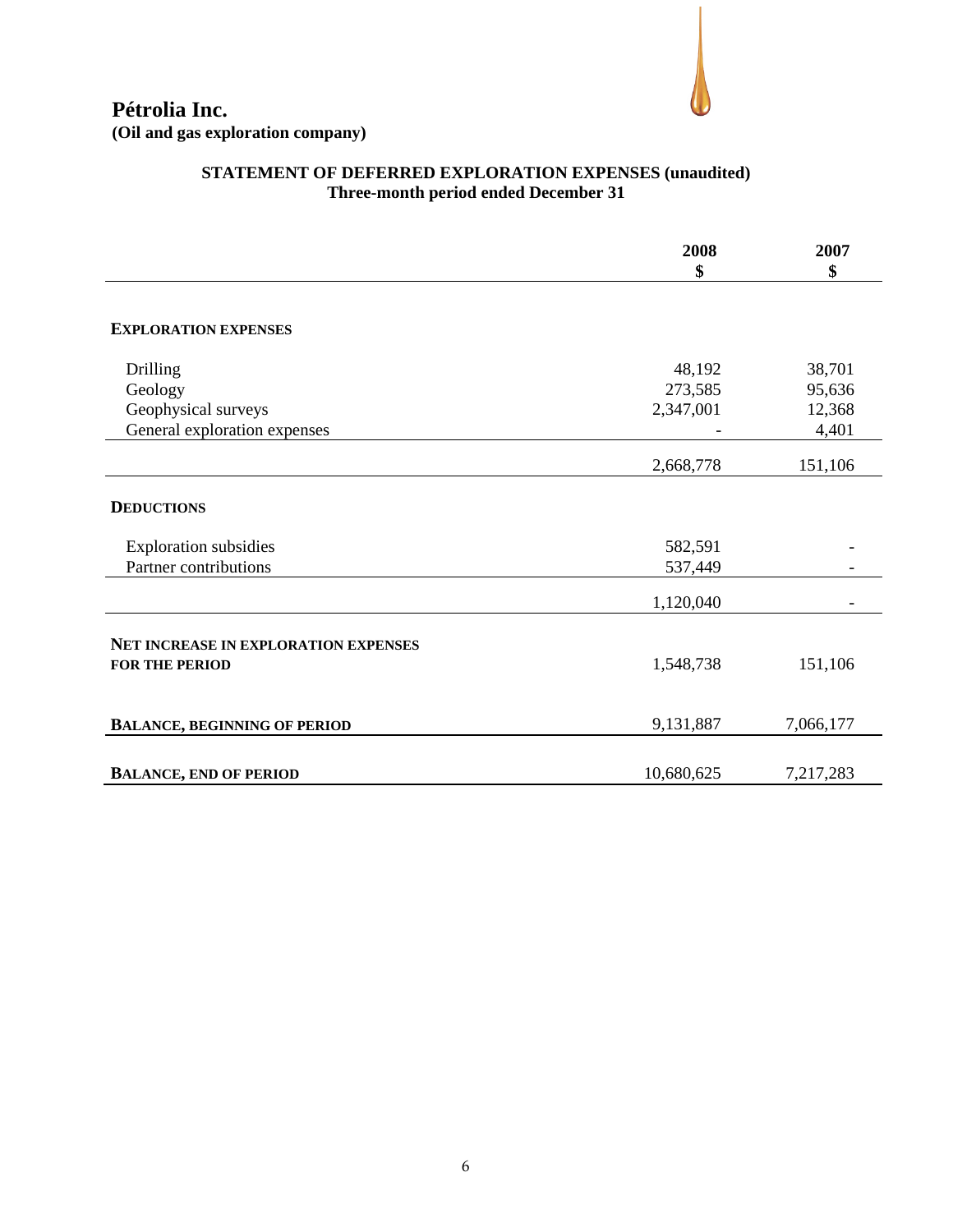# **Pétrolia Inc. (Oil and gas exploration company)**



# **STATEMENT OF CASH FLOWS (unaudited) Three-month period ended December 31**

|                                                             | 2008        | 2007       |
|-------------------------------------------------------------|-------------|------------|
|                                                             | \$          | \$         |
|                                                             |             |            |
| <b>OPERATING ACTIVITIES</b>                                 |             |            |
| Net earnings (net loss)                                     | (649, 671)  | 38,617     |
| Items not affecting cash                                    |             |            |
| Depreciation of fixed assets                                | 14,621      | 6,357      |
| Future income taxes                                         | (49, 042)   | (32, 858)  |
| Gain on disposal of rolling stock                           |             | (3,724)    |
| Unrealized gain (loss) on financial assets held for trading | 540,000     | (110,000)  |
|                                                             | (144,092)   | (101, 608) |
|                                                             |             |            |
| Net change in non-cash operating<br>working capital items   | (52, 745)   | (30,706)   |
|                                                             |             |            |
|                                                             | (196, 837)  | (132, 314) |
| <b>FINANCING ACTIVITIES</b>                                 |             |            |
| Acquisition of financing                                    |             | 37,889     |
| Repayment of long-term debt                                 |             | (3,615)    |
| Capital stock issuance                                      |             | 1,826,685  |
| Share issuance costs                                        | (1, 543)    | (122, 311) |
|                                                             | (1, 543)    | 1,738,648  |
|                                                             |             |            |
| <b>INVESTING ACTIVITIES</b>                                 |             |            |
| Disposal of rolling stock                                   |             | 4,906      |
| Acquisition of fixed assets                                 | (10,211)    | (59, 630)  |
| Acquisition of oil and gas properties                       | (59, 141)   | (244, 493) |
| Increase in deferred exploration expenses net of deductions | (1,986,616) | (190, 561) |
|                                                             | (2,055,968) | (489, 778) |
|                                                             |             |            |
| <b>INCREASE (DECREASE) IN CASH AND CASH EQUIVALENTS</b>     | (2,254,348) | 1,116,556  |
| CASH AND CASH EQUIVALENTS, BEGINNING OF PERIOD              | 11,275,057  | 3,048,473  |
| CASH AND CASH EQUIVALENTS, END OF PERIOD                    | 9,020,709   | 4,165,029  |
|                                                             |             |            |
| CASH AND CASH EQUIVALENTS ARE AS FOLLOWS:                   |             |            |
| Cash                                                        | 1,058,390   | 103,933    |
| Money market fund                                           | 7,962,319   | 4,061,096  |
|                                                             | 9,020,709   | 4,165,029  |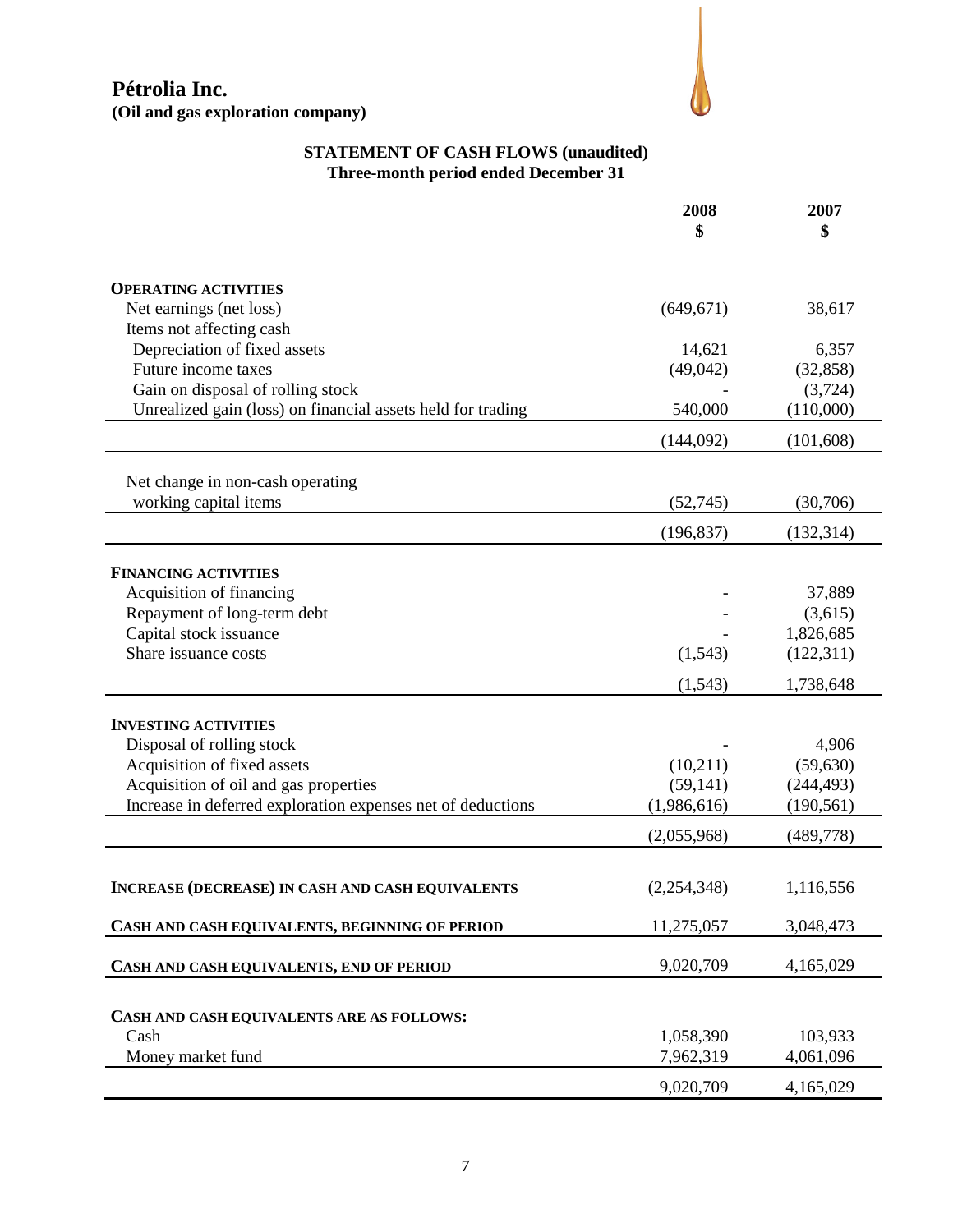

#### **NOTES TO INTERIM FINANCIAL STATEMENTS December 31, 2008**

#### **1. INSTRUMENT OF INCORPORATION AND NATURE OF ACTIVITIES**

The Company, incorporated under part IA of the Québec Companies Act, is an oil and gas exploration company. Its stock has been listed on the TSX Venture Exchange since February 16, 2005, under the symbol PEA.

The oil and gas properties held by the Company are currently in the exploration stage. The Company's long-term profitability is related in part to the costs and success of the exploration and subsequent development programs. The Company has not yet determined whether its properties hold economically viable reserves.

#### **2. SIGNIFICANT ACCOUNTING POLICES**

These unaudited interim financial statements have been prepared in accordance with Canadian generally accepted accounting principles and are based on the same accounting policies and methods as those mentioned in Note 3 of the Company's annual financial statements as at September 30, 2008, with the exception of recent accounting changes. However, they do not include all of the information that must be provided in annual financial statements. These interim financial statements should therefore be read in parallel with the Company's most recent audited annual financial statements.

# **3. NEW ACCOUNTING POLICIES**

The Company has adopted the following new sections from the Handbook of the Canadian Institute of Chartered Accountants ("CICA"), which apply to interim financial statements for periods beginning on or after October 1, 2008:

- i) Section 3064, "Goodwill and Intangible Assets," replaces Section 3062, "Goodwill and Other Intangible Assets," and Section 3450, "Research and Development Costs." It establishes standards for the recognition, measurement, and presentation of goodwill and intangible assets. Section 1000, "Financial Statement Concepts," was also amended to be consistent with the new section.
- ii) Section 1400, "General Standards of Financial Statement Presentation," establishes the conditions for measuring and presenting the Company's ability to continue as a going concern.

The adoption of these new sections had no significant impact on the Company's financial statements.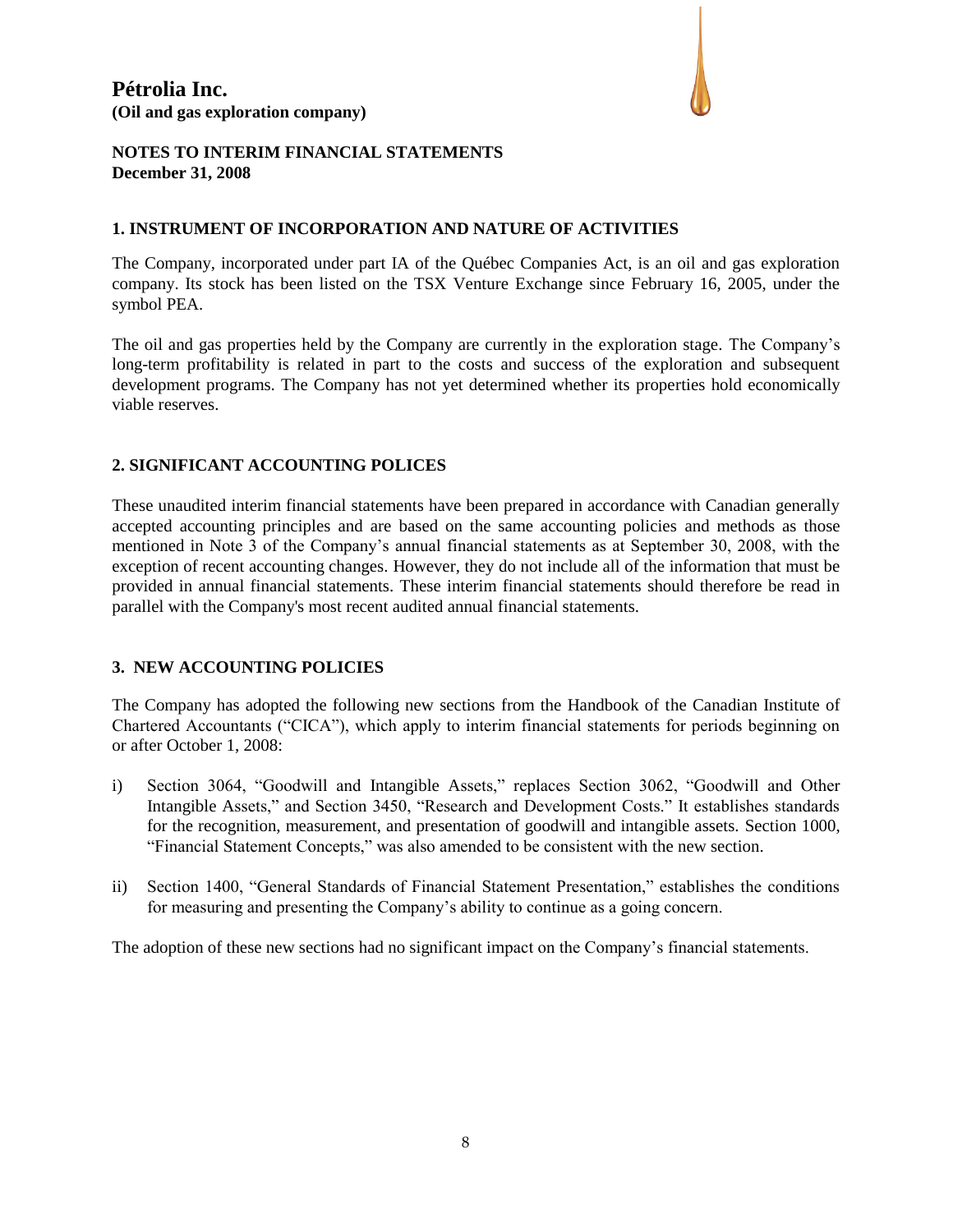

#### **ADDITIONAL NOTES TO INTERIM FINANCIAL STATEMENTS December 31, 2008**

#### **4. FUTURE ACCOUNTING POLICIES**

- i) Section 1582, "Business Combinations," replaces Section 1581, "Business Combinations." It establishes standards for the recognition of a businesses combination and is the Canadian equivalent of IFRS 3 (revised), "Business Combinations." The section will be applied prospectively to business combinations with an acquisition date on or after October 1, 2011. Early application is acceptable.
- ii) Section 1601, "Consolidated Financial Statements," and Section 1602, "Non-controlling Interests," replace Section 1600, "Consolidated Financial Statements." Section 1601 defines standards for preparing consolidated financial statements. Section 1602 defines standards for the recognition of non-controlling interests in a subsidiary in consolidated financial statements subsequent to a business combination. These standards are equivalent to the corresponding provisions of IAS 27 (revised), "Consolidated and Separate Financial Statements." The sections will apply to interim and annual consolidated financial statements for fiscal years beginning on or after January 1, 2011. However, their early adoption is permitted from the start of a fiscal year.

The Company is currently assessing any impact of adopting these new standards on the financial statements.

|                      | <b>December 31, 2008</b><br>\$ | <b>September 30, 2008</b> |  |
|----------------------|--------------------------------|---------------------------|--|
|                      | (unaudited)                    | (audited)                 |  |
| Quebec               |                                |                           |  |
| Anticosti            | 235,587                        | 205,793                   |  |
| Edgar                | 16,670                         | 15,003                    |  |
| Gaspésia             | 262,378                        | 257,770                   |  |
| Gaspé and Gastonguay | 1,591,715                      | 1,573,529                 |  |
| Marcel-Tremblay      | 7,739                          | 6,633                     |  |
| <b>New Brunswick</b> |                                |                           |  |
| Dalhousie            | 35,204                         | 31,424                    |  |
|                      | 2,149,293                      | 2,090,152                 |  |

#### **5. OIL AND GAS PROPERTIES**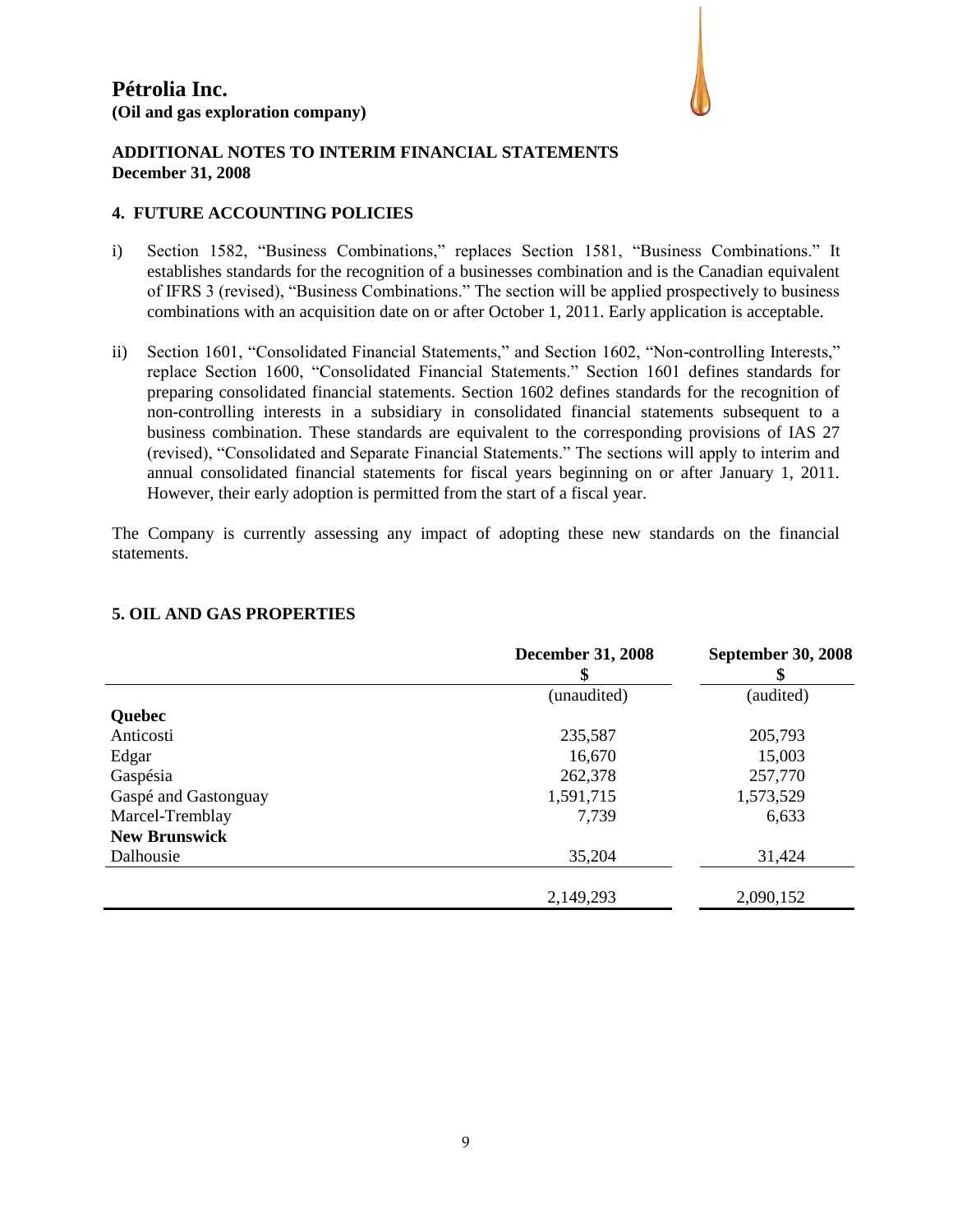**(Oil and gas exploration company)**



# **NOTES TO INTERIM FINANCIAL STATEMENTS December 31, 2008**

# **6. DEFERRED EXPLORATION EXPENSES**

|                                   | <b>September 30, 2008</b><br>\$ | <b>Additions</b><br>\$ | <b>December 31, 2008</b><br>\$ |
|-----------------------------------|---------------------------------|------------------------|--------------------------------|
|                                   | (audited)                       | (unaudited)            | (unaudited)                    |
| Quebec                            |                                 |                        |                                |
| Anticosti                         | 1,096,296                       | 69,143                 | 1,165,439                      |
| Edgar                             | 230,883                         | 2,942                  | 233,825                        |
| Gaspésia                          | 3,119,249                       | 33,460                 | 3,152,709                      |
| Gaspé and Gastonguay              | 8,267,463                       | 2,092,860              | 10,360,323                     |
| Marcel-Tremblay                   | 23,009                          | 3,588                  | 26,597                         |
| Saint-Simon                       | 102,707                         |                        | 102,707                        |
| <b>New Brunswick</b>              |                                 |                        |                                |
| Dalhousie                         | 114,118                         | 466,785                | 580,903                        |
|                                   | 12,953,725                      | 2,668,778              | 15,622,503                     |
| Deductions:                       |                                 |                        |                                |
| Exploration subsidies and partner |                                 |                        |                                |
| contributions                     |                                 |                        |                                |
| Anticosti                         | 356,084                         | 24,200                 | 380,284                        |
| Edgar                             | 19,754                          | 1,030                  | 20,784                         |
| Gaspésia                          | 262,075                         | 11,711                 | 273,786                        |
| Gaspé and Gastonguay              | 3,169,477                       | 1,081,843              | 4,251,320                      |
| Marcel-Tremblay                   | 7,526                           | 1,256                  | 8,782                          |
| Dalhousie                         | 6,922                           |                        | 6,922                          |
|                                   | 3,821,838                       | 1,120,040              | 4,941,878                      |
|                                   | 9,131,887                       | 1,548,738              | 10,680,625                     |